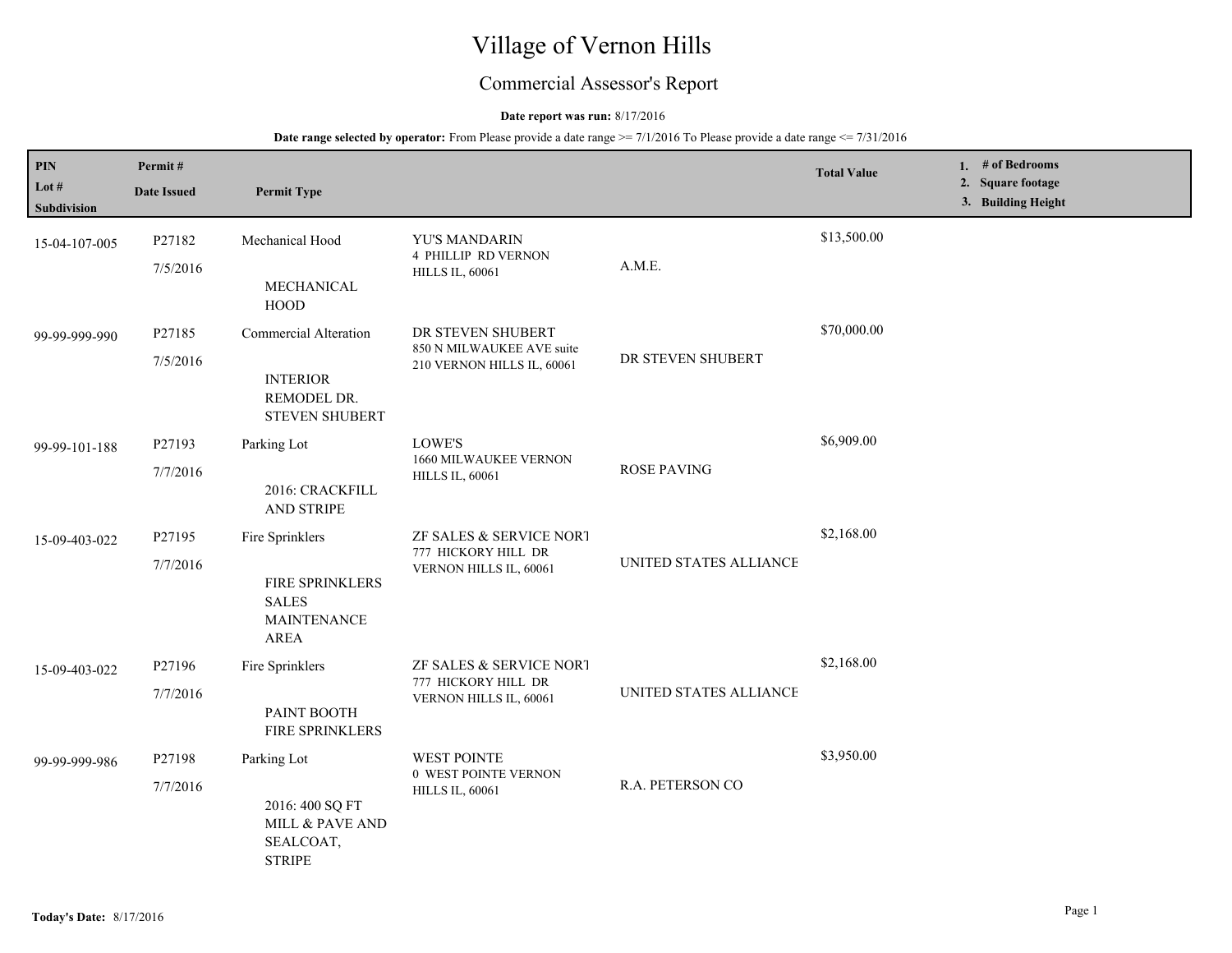| <b>PIN</b><br>Lot #<br>Subdivision | Permit#<br><b>Date Issued</b> | <b>Permit Type</b>                                                                                                                    |                                                                                |                                         | <b>Total Value</b> | 1. $#$ of Bedrooms<br>2. Square footage<br>3. Building Height |
|------------------------------------|-------------------------------|---------------------------------------------------------------------------------------------------------------------------------------|--------------------------------------------------------------------------------|-----------------------------------------|--------------------|---------------------------------------------------------------|
| 99-99-100-198                      | P27203<br>7/8/2016            | Certificate of Occupancy<br>CO: ANTONIO A.<br>CHUA LEE, MD                                                                            | ANTONIO A. CHUA LEE, MI<br>870 WEST END CT suite 203<br>VERNON HILLS IL, 60061 |                                         |                    |                                                               |
| 99-00-000-188                      | P27206<br>7/11/2016           | Parking Lot<br>PARKING LOT 2016<br>SEALCOAT/STRIPE                                                                                    | <b>IHOP</b><br>700 N MILWAUKEE AVE<br>145 VERNON HILLS IL, 60061               | CAVAZOS SEALCOATING                     | \$3,000.00         |                                                               |
| 99-99-101-207<br>LOT <sub>3</sub>  | P27207<br>7/11/2016           | Parking Lot<br>PARKING LOT<br>2016: PATCHING<br>AT 1220 RT 45, 1255<br>TOWN CENTER,<br><b>AND</b><br>CRACKFILL/STRIP<br>E AT PNC BANK | 1220 ROUTE 45 VERNON<br><b>HILLS IL, 60061</b>                                 | PATRIOT MAINTENANCE IN                  | \$3,354.00         |                                                               |
| 99-99-100-869                      | P27208<br>7/11/2016           | Parking Lot<br>PARKING LOT 2016<br><b>ALL RETAIL</b><br>THROUGHOUT                                                                    | 0 ASPEN POINTE VERNON<br><b>HILLS IL, 60061</b>                                | PATRIOT MAINTENANCE IN                  | \$16,090.00        |                                                               |
| 99-99-991-724                      | P27211<br>7/11/2016           | HVAC - Combination<br>ROOFTOP HVAC                                                                                                    | 171 CORPORATE WOODS<br>PKWY VERNON HILLS IL,<br>60061                          | NORTH TOWN MECHANICA<br><b>SERVICES</b> | \$98,000.00        |                                                               |
| 99-99-994-392                      | P27212<br>7/11/2016           | Sign<br><b>SIGN: SEW</b><br>PERSONAL                                                                                                  | <b>SEW PERSONAL</b><br><b>430 HAWTHORN CENTER</b><br>VERNON HILLS IL, 60061    | <b>SEW PERSONAL</b>                     | \$1,500.00         | 3. 1.60                                                       |
| 11-33-301-009                      | P27218<br>7/12/2016           | Misc. Commercial<br>REPLACE CHILLER                                                                                                   | <b>BROOKDALE LIVING COMI</b><br>10 E HAWTHORN PKWY<br>VERNON HILLS IL, 60061   | DELCO                                   | \$79,000.00        |                                                               |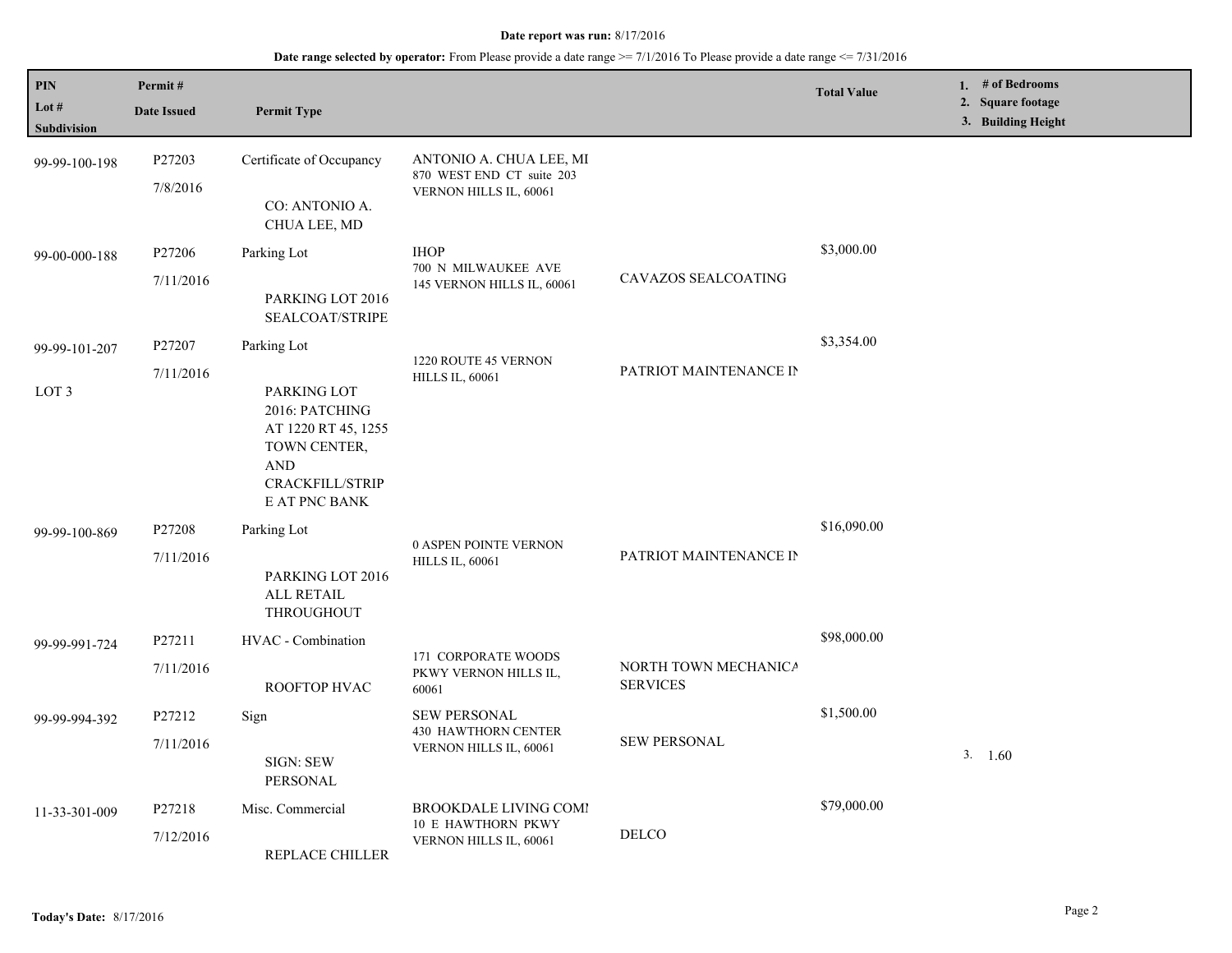| PIN<br>Lot #<br>Subdivision | Permit#<br><b>Date Issued</b> | <b>Permit Type</b>                                                                                                                                              |                                                                                |                                          | <b>Total Value</b> | 1. # of Bedrooms<br>2. Square footage<br>3. Building Height |
|-----------------------------|-------------------------------|-----------------------------------------------------------------------------------------------------------------------------------------------------------------|--------------------------------------------------------------------------------|------------------------------------------|--------------------|-------------------------------------------------------------|
| 15-05-201-018               | P27221<br>7/12/2016           | Commercial Alteration<br><b>LANDLORD</b><br><b>WORK: EXTERIOR</b><br>FACADE, PICK UP<br>WINDOW, SITE<br>DEVELOPMENT,<br><b>INTERIOR</b><br><b>DEMISING WALL</b> | SHELL BLDG 99 TOWNLINE<br>99 TOWNLINE RD VERNON<br><b>HILLS IL, 60061</b>      | PUROHIT ARCHITECTS                       | \$250,000.00       |                                                             |
| 99-99-999-990               | P27222<br>7/12/2016           | Fire Sprinklers<br>FIRE SPRINKLER -<br>DR SCHUBERT                                                                                                              | DR STEVEN SHUBERT<br>850 N MILWAUKEE AVE suite<br>210 VERNON HILLS IL, 60061   |                                          | \$2,200.00         |                                                             |
| 15-04-201-016               | P27223<br>7/13/2016           | Parking Lot<br>SEALCOAT,<br>STRIPE,<br><b>CRACKFILL</b>                                                                                                         | 565 N LAKEVIEW PKY<br>VERNON HILLS IL, 60061                                   | DEMARR SEALCOATING, IN                   | \$14,395.00        |                                                             |
| 99-99-999-675               | P27226<br>7/13/2016           | Voice/Data<br>DATA ONLY                                                                                                                                         | <b>GAVEL INTERNATIONAL</b><br>935 N LAKEVIEW PKY 190<br>VERNON HILLS IL, 60061 | <b>ELECTRIC PLUMBER</b><br>(ELECTRICIAN) | \$8,000.00         |                                                             |
| 99-99-101-754               | P27230<br>7/14/2016           | Misc. Commercial<br><b>LANDLORD SHELL</b><br><b>WORK FOR</b><br><b>FUTURE TENANT:</b><br>DEMISING WALLS,<br>UTILITIES,<br><b>ROOFTOP UNITS</b>                  | LANDLORD SHELL WORK<br>850 MILWAUKEE suite 200<br>VERNON HILLS IL, 60061       | <b>CAL SAG RETAIL PARTNER</b>            | \$30,000.00        |                                                             |
| 99-99-101-236               | P27236<br>7/14/2016           | Furnace<br><b>FURNANCE AND</b><br>HUMIDIFER                                                                                                                     | <b>FOREVER OM YOGA</b><br>281 TOWNLINE RD unit 210<br>VERNON HILLS IL, 60061   | <b>GPW BUILDERS</b>                      | \$25,000.00        |                                                             |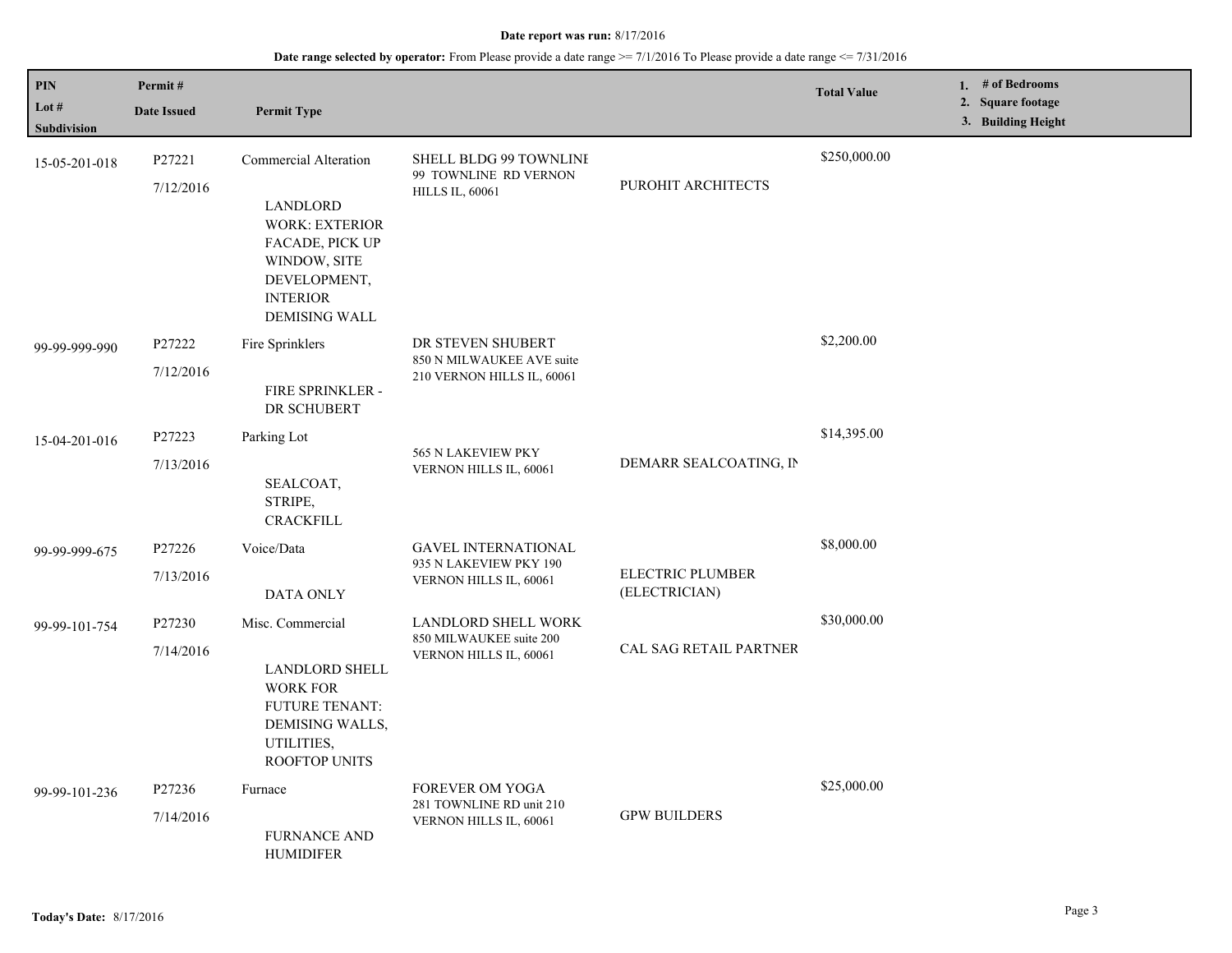| PIN<br>Lot #<br>Subdivision | Permit#<br><b>Date Issued</b> | <b>Permit Type</b>                                                                                                                                                                                        |                                                                             |                                     | <b>Total Value</b> | 1. $#$ of Bedrooms<br>2. Square footage<br>3. Building Height |
|-----------------------------|-------------------------------|-----------------------------------------------------------------------------------------------------------------------------------------------------------------------------------------------------------|-----------------------------------------------------------------------------|-------------------------------------|--------------------|---------------------------------------------------------------|
| 99-99-999-922               | P27239<br>7/14/2016           | Commercial Alteration<br><b>BATHROOM</b><br><b>ALTERATION</b><br>-DIRECT VAPE                                                                                                                             | DIRECT VAPE DISTRIBUTI(<br>970 WOODLANDS PKY<br>VERNON HILLS IL, 60061      | BUILD CORPS, LLC                    | \$16,500.00        |                                                               |
| 99-99-101-165               | P27240<br>7/15/2016           | Misc. Commercial<br>adding footing & cmu<br>walls to lower level to<br>aid in passing<br>vibration testing. if<br>work is completed<br>and testing passes<br>then building permit<br>will be applied for. | 850 MILWAUKEE AVE suite<br>103 VERNON HILLS IL, 60061                       | <b>SMART CHOICE MRI</b>             | \$10,000.00        |                                                               |
| 99-99-994-863               | P27242<br>7/15/2016           | Commercial Alteration<br><b>INSTALLATION OF</b><br><b>MEZZANINE</b><br><b>STORAGE</b><br><b>PLATFORM</b>                                                                                                  | STAR AUTO AUTHORITY<br><b>600 N LAKEVIEW PKY</b><br>VERNON HILLS IL, 60061  | <b>STAR AUTO AUTHORITY</b>          | \$46,500.00        |                                                               |
| 99-00-000-258               | P27255<br>7/18/2016           | HVAC - Combination<br><b>R&amp;R ROOFTOP</b><br><b>HVAC</b>                                                                                                                                               | ORECK FLOOR CARE<br>555 E TOWNLINE RD 27<br>VERNON HILLS IL, 60061          | AQUA PLUMBING SERVICE               | \$10,800.00        |                                                               |
| 99-99-999-309               | P27261<br>7/18/2016           | Parking Lot<br>PARKING LOT<br><b>MAINTENCE</b>                                                                                                                                                            | <b>EXTENDED STAY AMERICA</b><br>215 MILWAUKEE AVE<br>VERNON HILLS IL, 60061 | <b>J &amp; J PAVEMENT REPAIRS I</b> | \$36,051.00        |                                                               |
| 99-00-000-165               | P27286<br>7/19/2016           | Fire Sprinklers<br><b>FIRE SPRINKLER</b>                                                                                                                                                                  | DICK'S SPORTING GOODS<br>700 N MILWAUKEE AVE<br>121 VERNON HILLS IL, 60061  | UNITED STATES ALLIANCE              | \$6,697.00         |                                                               |